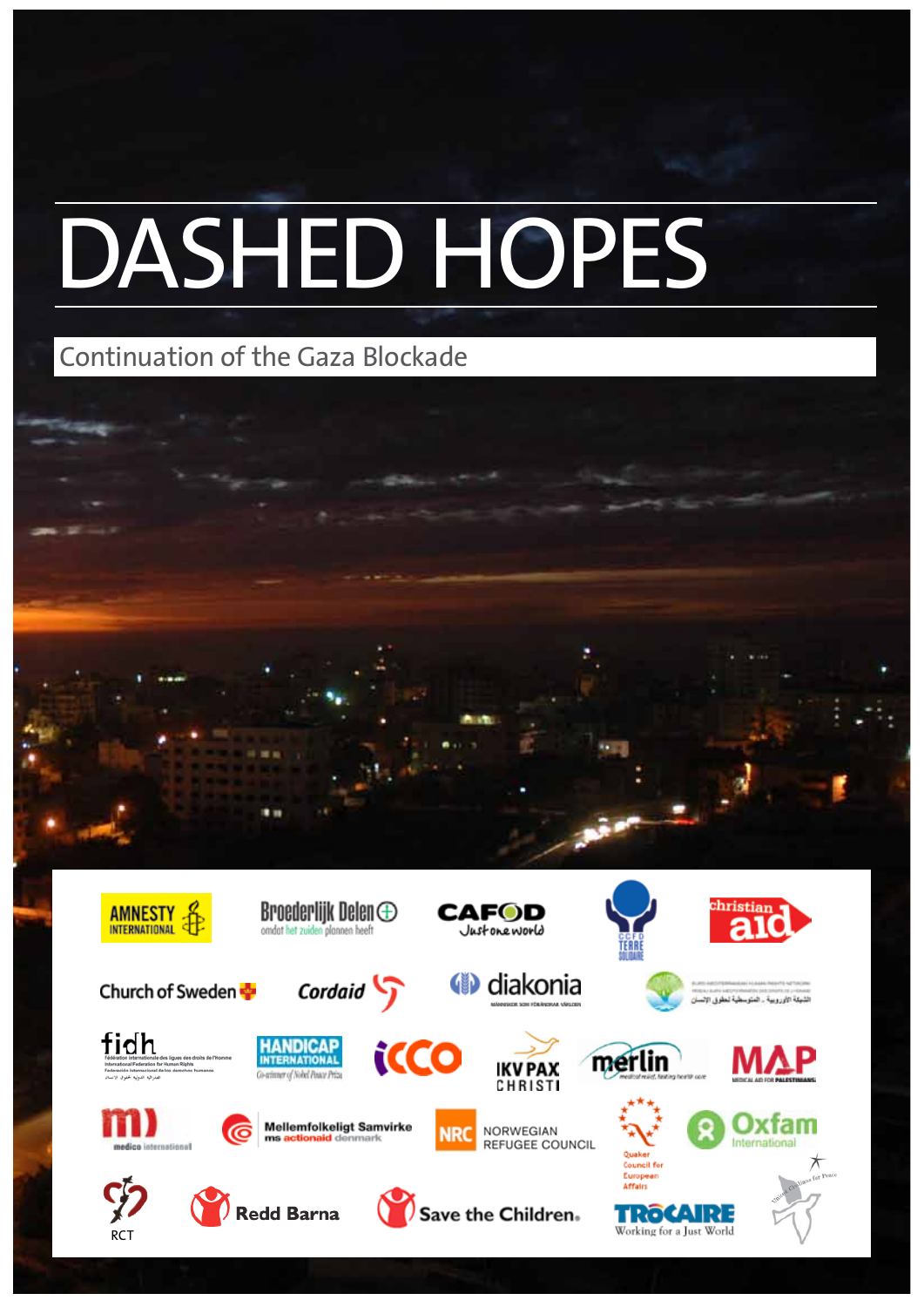## This report is published by:

AMNESTY INTERNATIONAL UK

BROEDERLIJK DELEN

CAFOD

CCFD-TERRE SOLIDAIRE

CHRISTIAN AID

CHURCH OF SWEDEN

CORDAID

DIAKONIA

EURO-MEDITERRANEAN HUMAN RIGHTS NETWORK (EMHRN)

HANDICAP INTERNATIONAL

ICCO

IKV PAX CHRISTI

INTERNATIONAL FEDERATION FOR HUMAN RIGHTS (FIDH)

MEDICAL AID FOR PALESTINIANS

MEDICO INTERNATIONAL

MERLIN

MS ACTION AID DENMARK

NORWEGIAN REFUGEE COUNCIL (NRC)

QUAKER COUNCIL FOR EUROPEAN AFFAIRS

OXFAM INTERNATIONAL

Rehabilitation and Research Centre for Torture Victims (RCT )

REDD BARNA

SAVE THE CHILDREN UK

**TROCAIRE** 

UCP

Cover Picture: Photo credit: Karl Schembri/Oxfam Half dark: Half of Gaza City in a blackout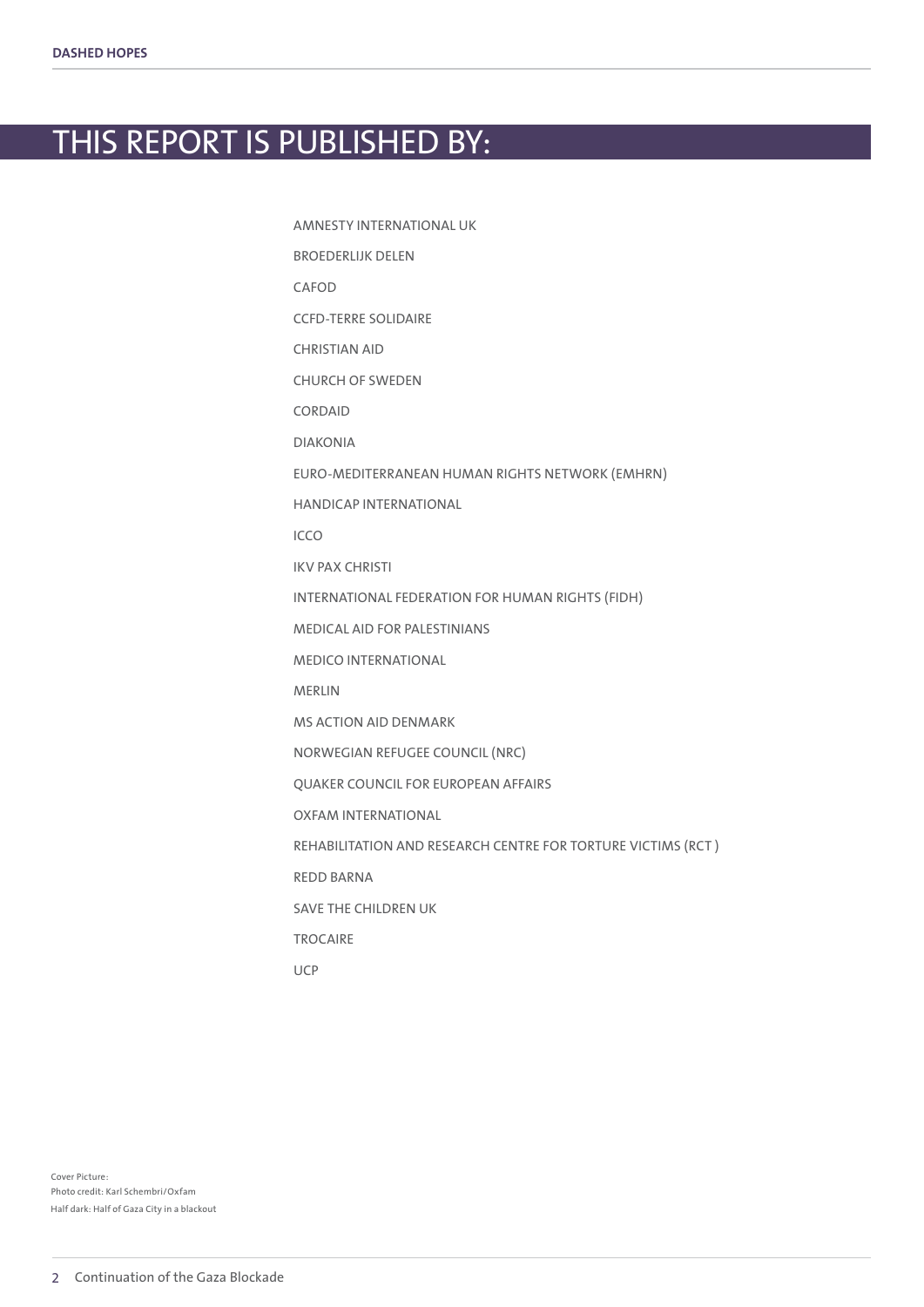### 1. Introduction



Photo credit: Karl Schembri/Oxfam Palestinian men collect gravel from destroyed buildings in Gaza, here near the Erez crossing, close to the Israeli "security zone".

On June 20, 2010, following concerted international pressure, the Government of Israel announced a set of measures to 'ease' its illegal blockade of the Gaza Strip. This included:

- Publishing a list of items not permitted into Gaza and allowing all other items to enter;
- Expanding and accelerating the inflow of construction materials for international projects;
- Expanding operations at the crossings and opening more crossings as more processing capacity becomes necessary and security conditions allow;
- Streamlining entry/exit permits for medical and humanitarian reasons and for aid workers;
- Facilitating the movement of people in additional ways as conditions and security allow.<sup>1</sup>

Many in the international community, including Quartet Representative Tony Blair, expressed hopes that this would lead to a major change and alleviate the plight of the Palestinian civilian population in Gaza.<sup>2</sup> However, five months later, there are few signs of real improvement on the ground as the 'ease' has left foundations of the illegal blockade policy intact. In order to have a positive impact on the daily lives of the 1.5 million Palestinians in Gaza, half of whom are children, Israel must fully lift its blockade of the Gaza Strip.

While the Government of Israel committed to expand and accelerate the inflow of construction materials for international projects, it has so far only approved 7 per cent of the building plan for UNRWA's projects in Gaza, and of that 7 per cent only a small fraction of the necessary construction material has been allowed to enter for projects including schools and health centres.<sup>3</sup> In fact, the UN reports that Gaza requires 670,000 truckloads of construction material, while only an average of 715 of these truckloads have been received per month since the 'easing' was announced.4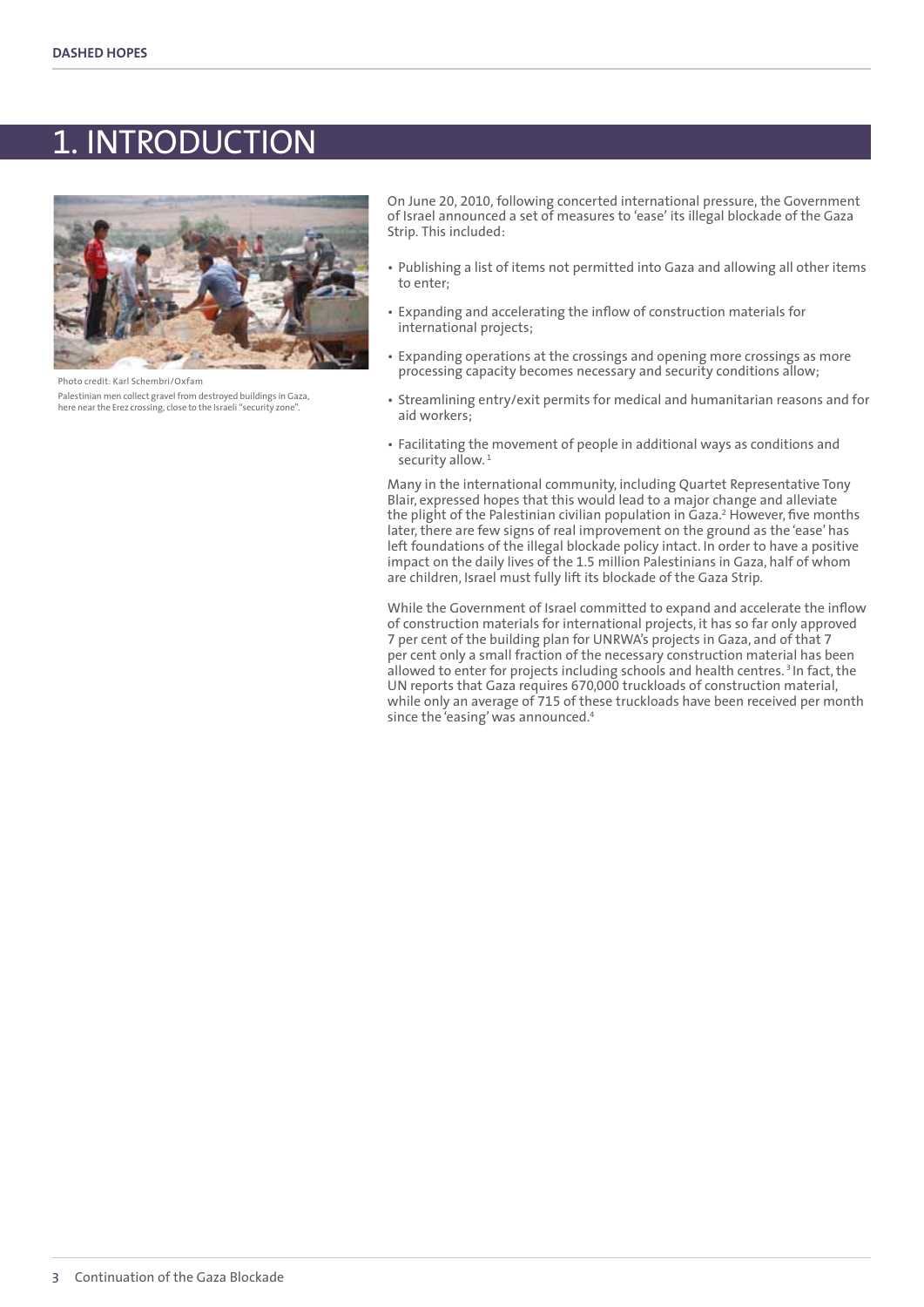While the Government of Israel committed to expand operations at the crossings and to open further crossings as necessary, and has indeed undertaken an expansion of the operations at the limited Kerem Shalom crossing, the main Karni commercial crossing stands idle. While the Government of Israel committed to more than double operations at the Karni conveyor belt, the operations there have in fact decreased since the 'easing'. Exports remain banned and except for the humanitarian activity of exporting a small amount of strawberries, not a single truck has left Gaza since the easing.

Although there has been a significant increase in the amount of food stuffs entering Gaza, many humanitarian items, including vital water equipment, that are not on the Israeli restricted list continue to receive no permits. Two thirds of Gaza's factories report they have received none or only some of the raw materials they need to recommence operations. As a result, 39% of Gaza residents remain unemployed and unable to afford the new goods in the shops. Without raw materials and the chance to export, Gaza's businesses are unable to compete with the cheaper newly imported goods. This economic development leaves 80% of the population dependent upon international aid.

More Palestinian businesspeople than before have been allowed to leave Gaza, but ordinary Gaza residents are still denied access to their friends and family, andto educational opportunities in the West Bank, East Jerusalem and abroad.

While restrictions on access to and from Gaza date back to the 1990s, these restrictions were intensified leading to the current blockade after Hamas took control of the Strip in June 2007. The Israeli Security Cabinet declared Gaza a 'hostile entity' and decided to impose additional sanctions restricting the passage of goods, fuel and people. Israel has a duty to protect its citizens from security threats and the measures it uses to do so must conform to international humanitarian and human rights law.5 This includes its legal obligation as an occupying power to protect the safety, rights and needs of the occupied civilian population. The government of Israel holds the position that the restrictions and procedures are part of legitimate warfare.6 However, the International Committee of the Red Cross has recently confirmed that the blockade constitutes a collective punishment of the entire civilian population of Gaza and is in clear violation of international humanitarian law.<sup>7</sup>

Following the Israeli announcement of steps to 'ease'the blockade, international attention shifted to the Israeli-Palestinian negotiations and the pressure from the international community to lift the blockade was also eased. The current approach risks perpetuating what is an unacceptable situation and fails to recognise that there cannot be a just and durable resolution of the Israeli-Palestinian conflict without an end to the isolation and punishment of people in Gaza. The Government of Israel and parts of the international community remain reluctant to fully lift the blockade as long as Hamas holds power in Gaza. Yet, upholding the rights and needs of civilians in Gaza must not be conditional on other political objectives. Civilians in Gaza cannot wait until the Israeli-Palestinian negotiations are concluded.

Lifting the blockade of Gaza remains a legal, economic and political imperative for those seeking a lasting resolution to the Israeli-Palestinian conflict. The time for credible and effective action is now.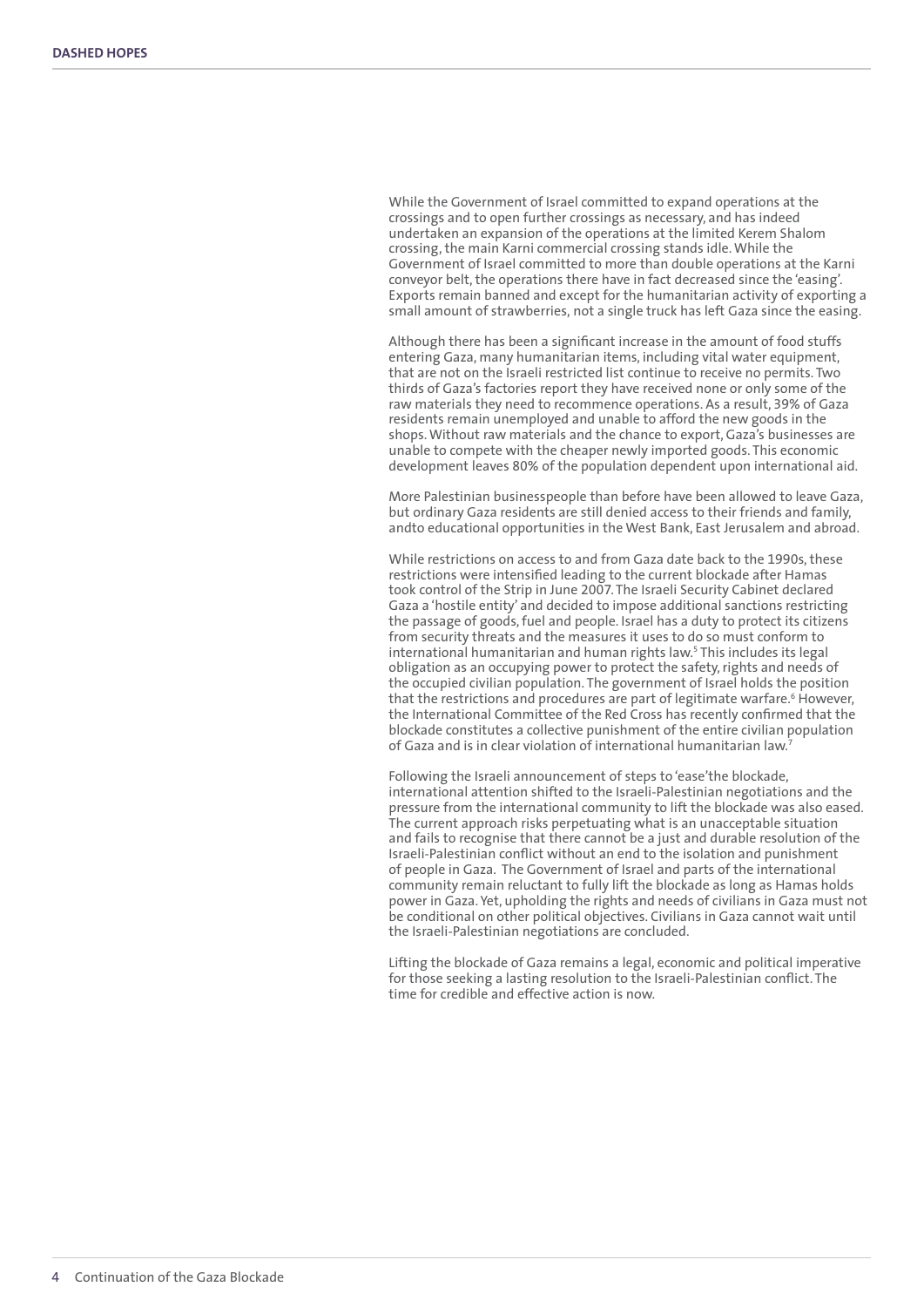# Israel's 'easing' of the Gaza blockade: promises and realities

|                                                                                                                                                                                                                                                                                                                                                        | 'EASING' MEASURES<br>ANNOUNCED ON 20 JUNE 2010 <sup>8</sup>                                                                                                                                                                                                                                                                                                                                                                                                                                                                                        | <b>SUMMARY OF</b><br><b>IMPLEMENTATION AND RESULTS</b>                                                                                                                                                                                                                                                                                                                                                                                                                                                                                                                                                                                     |  |
|--------------------------------------------------------------------------------------------------------------------------------------------------------------------------------------------------------------------------------------------------------------------------------------------------------------------------------------------------------|----------------------------------------------------------------------------------------------------------------------------------------------------------------------------------------------------------------------------------------------------------------------------------------------------------------------------------------------------------------------------------------------------------------------------------------------------------------------------------------------------------------------------------------------------|--------------------------------------------------------------------------------------------------------------------------------------------------------------------------------------------------------------------------------------------------------------------------------------------------------------------------------------------------------------------------------------------------------------------------------------------------------------------------------------------------------------------------------------------------------------------------------------------------------------------------------------------|--|
| Imports                                                                                                                                                                                                                                                                                                                                                |                                                                                                                                                                                                                                                                                                                                                                                                                                                                                                                                                    |                                                                                                                                                                                                                                                                                                                                                                                                                                                                                                                                                                                                                                            |  |
|                                                                                                                                                                                                                                                                                                                                                        | • Publish a list of items not permitted into Gaza ('negative list').<br>• All items absent from this list will be permitted to enter Gaza.                                                                                                                                                                                                                                                                                                                                                                                                         | • Imports increased from 20% to 35% of pre-blockade levels; primarily<br>consumer goods including food. <sup>9</sup><br>• The published negative list extends far beyond the international<br>definition of dual-use items. <sup>10</sup><br>• Many items absent from the list still require special approval and many<br>of them have not received it. <sup>11</sup><br>• Imports of many raw materials still restricted. <sup>12</sup><br>• Negative impact of cheap imports on local production.                                                                                                                                        |  |
| <b>Construction materials</b>                                                                                                                                                                                                                                                                                                                          |                                                                                                                                                                                                                                                                                                                                                                                                                                                                                                                                                    |                                                                                                                                                                                                                                                                                                                                                                                                                                                                                                                                                                                                                                            |  |
|                                                                                                                                                                                                                                                                                                                                                        | • Allow the entry of restricted construction materials for<br>international projects in Gaza approved by the Palestinian<br>Authority.<br>• Expand and accelerate their inflow                                                                                                                                                                                                                                                                                                                                                                     | • Inflow of construction materials at only 11% of pre-blockade levels. <sup>13</sup><br>• Delays and extra costs due to complex approval and monitoring<br>procedures.<br>• Only 25 UNRWA projects approved in principle, i.e. 7% of UNRWA<br>building plan; only a small fraction of materials for these 25 projects<br>received. $14$<br>• Reconstruction of people's homes hampered due to exclusion of private<br>sector.                                                                                                                                                                                                              |  |
| <b>Crossings operation</b>                                                                                                                                                                                                                                                                                                                             |                                                                                                                                                                                                                                                                                                                                                                                                                                                                                                                                                    |                                                                                                                                                                                                                                                                                                                                                                                                                                                                                                                                                                                                                                            |  |
|                                                                                                                                                                                                                                                                                                                                                        | • Expand operations and capacity of crossings to Gaza,<br>enabling the processing of a significantly greater volume of<br>goods. (Further elaborated as allowing 250 trucks per day<br>at Kerem Shalom crossing, to be increased to 400 in the first<br>half of 2011; and allowing 360 truckloads per week through<br>a conveyor at Karni crossing. <sup>15</sup> )<br>• Open additional crossings "as more processing capacity<br>becomes necessary and when security concerns are fully<br>addressed".                                           | • Crossings' operation still far from sufficient for the level of imports<br>and exports required.<br>• Kerem Shalom crossing: 183 trucks entering per day on average, up<br>from 86 prior to easing. <sup>16</sup><br>• Karni crossing with capacity to process over 750 trucks daily<br>remains closed except for a conveyor belt. The conveyor is<br>processing only 137 truckloads per week on average, down from 158<br>prior to 'easing', and only 38% of what was promised. <sup>17</sup><br>• Erez crossing remains opened for restricted movement of people<br>only. Other Israeli crossings - Sufa and Nahal Oz - remain closed. |  |
| <b>Movement of people</b>                                                                                                                                                                                                                                                                                                                              |                                                                                                                                                                                                                                                                                                                                                                                                                                                                                                                                                    |                                                                                                                                                                                                                                                                                                                                                                                                                                                                                                                                                                                                                                            |  |
|                                                                                                                                                                                                                                                                                                                                                        | • Streamline permits for entry and exit for humanitarian and<br>medical reasons and for aid workers.<br>• "As conditions improve", consider additional ways to facilitate<br>the movement of people to and from Gaza.                                                                                                                                                                                                                                                                                                                              | • Increase in permits for businesspeople.<br>• Overall ban on exit and entry still in place. No expansion of the few<br>exceptional categories of Palestinians allowed to travel through<br>Israeli controlled crossings. Number of exits below 1% of 2000<br>levels <sup>18</sup><br>• Fewer permits approved for UN local humanitarian staff than before<br>'easing'. <sup>19</sup> Permit policy for aid workers and medical patients still<br>arbitrary, unpredictable and time consuming.                                                                                                                                             |  |
|                                                                                                                                                                                                                                                                                                                                                        | Not mentioned in the announcement:                                                                                                                                                                                                                                                                                                                                                                                                                                                                                                                 |                                                                                                                                                                                                                                                                                                                                                                                                                                                                                                                                                                                                                                            |  |
| <b>Exports</b>                                                                                                                                                                                                                                                                                                                                         |                                                                                                                                                                                                                                                                                                                                                                                                                                                                                                                                                    |                                                                                                                                                                                                                                                                                                                                                                                                                                                                                                                                                                                                                                            |  |
| • Ban on exports continues. Except for the humanitarian activity of exporting a small amount of strawberries, not a single truck of<br>exports has left Gaza since the 'easing until now'. Israel has signalled willingness to allow some exports by spring 2011 but makes it<br>conditional on presence of Palestinian Authority at the crossings. 20 |                                                                                                                                                                                                                                                                                                                                                                                                                                                                                                                                                    |                                                                                                                                                                                                                                                                                                                                                                                                                                                                                                                                                                                                                                            |  |
|                                                                                                                                                                                                                                                                                                                                                        | <b>Fuel imports</b>                                                                                                                                                                                                                                                                                                                                                                                                                                                                                                                                |                                                                                                                                                                                                                                                                                                                                                                                                                                                                                                                                                                                                                                            |  |
|                                                                                                                                                                                                                                                                                                                                                        | • No easing of fuel restrictions. Fuel for the power plant remains limited at 68% of its maximum capacity; cooking gas imports have been<br>at around 53% of average needs; almost no diesel and petrol allowed for commercial sector. <sup>21</sup> Due to the power plant fuel restrictions,<br>exacerbated by intra-Palestinian disagreements, there is a chronic lack of electricity and regular blackouts, affecting provision of essential<br>services, including water supply, sewage treatment, and health services                        |                                                                                                                                                                                                                                                                                                                                                                                                                                                                                                                                                                                                                                            |  |
|                                                                                                                                                                                                                                                                                                                                                        | <b>Buffer zone</b>                                                                                                                                                                                                                                                                                                                                                                                                                                                                                                                                 |                                                                                                                                                                                                                                                                                                                                                                                                                                                                                                                                                                                                                                            |  |
|                                                                                                                                                                                                                                                                                                                                                        | • No change. Access to around 35% of Gaza's farmland and 85% of maritime areas for fishing remains restricted by the Israeli 'buffer<br>zone', with devastating impact on the economy and people's rights and livelihoods. An estimated 178,000 people are directly affected.<br>Boundaries of the restricted areas are highly arbitrary and enforced by live fire: 6 civilians have been killed (2 of them children) and<br>57 injured (10 of them children) by Israeli fire in the buffer zone since the 'easing' of the blockade. <sup>23</sup> |                                                                                                                                                                                                                                                                                                                                                                                                                                                                                                                                                                                                                                            |  |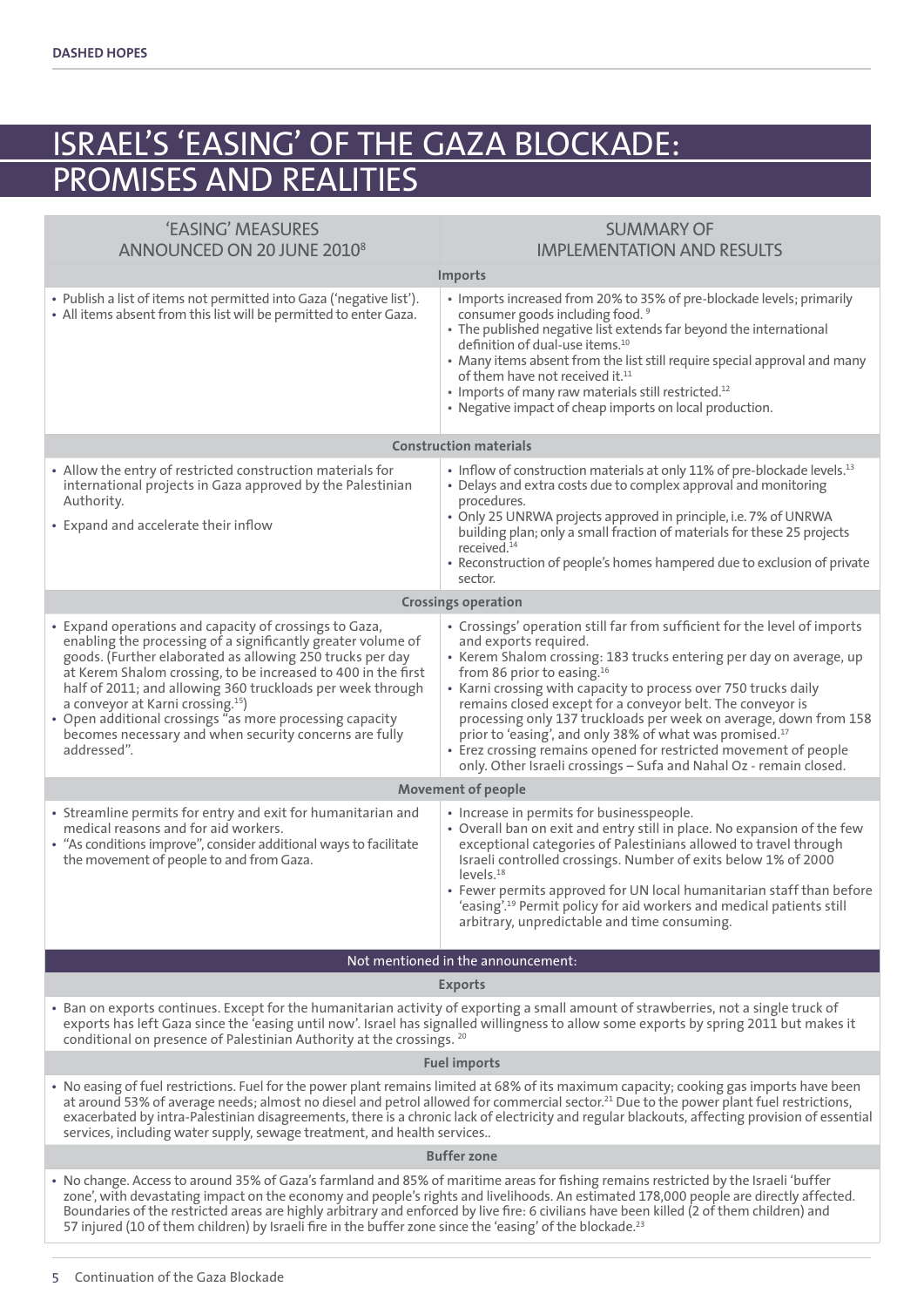## 2. Paralysed economy



Photo credit: Karl Schembri/Oxfam

Khaled Nasan, former textile factory owner, now selling second hand clothes coming from Israel at the Gaza market: "Until 2004 we used to send up to 400 clothing items to Israel everyday – from trousers to shirts and underwear. Now we depend on the second hand clothes the Israelis send us. I used to make 1,000 shekels a day. Nowadays I just open the shop so that by the end of the day I might make enough money to eat with my wife and four children, and pay the university fees of two of them. UNRWA sends us food aid and thank God for that, because without that help what would we do?

#### **Situation in the Gaza Strip: key humanitarian indicators**

- 80% of the population is dependent on international aid.35
- 61% of the population is food insecure.<sup>36</sup>
- Unemployment rate is around 39%, one of the highest in the world.<sup>37</sup>
- Power outages usually last 4-6 hours a day and often longer.<sup>38</sup>
- 60% of Gaza's population receives running water only once every 4 or 5 days, for 6-8 hours.39
- 50 to 80 million litres of untreated or partially treated sewage are released into the sea every day.<sup>40</sup>
- About 90% of water supplied to Gaza residents is not suitable for drinking and is contaminated with salt and nitrates.<sup>41</sup>
- 78% of homes with major damages from Operation Cast Lead have not been rebuilt *. 43*

Israel's 'easing' measures have relaxed restrictions on the number of **imports** of many basic goods banned since the imposition of the blockade in June 2007, such as spices, clothes, cosmetics, refrigerators and cars, and reduced their flow through the tunnels under the Egyptian border. For the population of Gaza, this means improved availability of these goods, often at lower prices and better quality, than through the tunnel trade. However, the number of items entering remains restricted, and given the general impoverishment caused by the blockade, few in Gaza can afford to buy many of these goods.

Consumer goods make up the majority of import volumes. Food items, which constituted less than 20% of goods entering Gaza before the blockade, now account for 44% of imports.24 In order to restart local production and revive the economy, entry of **raw materials** is vital. While some raw materials including textiles, wood, drink concentrates and industrial margarine gradually started moving in, many remain restricted. In a survey of Gaza businesses between July and September 2010, only 18% of companies indicated that they received all the raw materials they needed, while 44% received only some and 38% received none.14

In addition to limitations on access to raw materials, Gaza's productive sector is paralysed by the continuing ban on **exports**. 26 In the past Gaza's economy was largely reliant on exports of goods such as furniture, clothing and textiles, food and agricultural products, providing livelihoods to tens of thousands of workers and their families. The scale of economic activity in Gaza is now dependent on local demand, which in turn is constrained by the low purchasing power of the population and the relatively small size of the local market.<sup>27</sup>

Even under the 2005 Agreement on Movement and Access signed by Israel, the target for exports from Gaza was set at 400 trucks *per day*. In contrast, under the blockade since June 2007, only 224 truckloads of exports *in total* have been allowed out of Gaza (occasional shipments of carnations and strawberries).<sup>28</sup> In the meantime, the only exports leaving Gaza are passing through the tunnels under the Egyptian border.

According to the World Bank, the prohibition on exports combined with the restrictions on raw materials "preclude the revival of the private sector".<sup>29</sup> Currently, 65% of **industrial businesses** in Gaza are shut down and the rest operate only at partial capacity. The sector is currently employing 6,000 workers, down from 35,000 prior to the blockade.<sup>30</sup>

The easing of imports is, paradoxically, also undermining the remaining local production. Many producers in Gaza cannot compete with the lower prices of newly imported goods such as cheap textiles of Chinese origin and food products from Israel, while access to their former export markets remains banned.<sup>31</sup>

The much reported **economic growth** of 16% in Gaza relates to the period between the first quarter of 2009 and first quarter of 2010, prior to the 'easing'. The World Bank partly attributes this growth to a lowered base for comparison caused by the plunge in economic activity during Operation Cast Lead and subsequent months of 2009. According to the World Bank it also reflects the inflows of humanitarian assistance, the thriving tunnel operations as well as smaller easing steps taken by Israel during the given period.<sup>32</sup> The IMF adds that this growth "is unlikely to last if imports of private investment inputs and exports to Israel remain prohibited".33 Gaza's economic output per capita is today 40% lower than it was in 1994, at the start of the Oslo peace process.<sup>34</sup>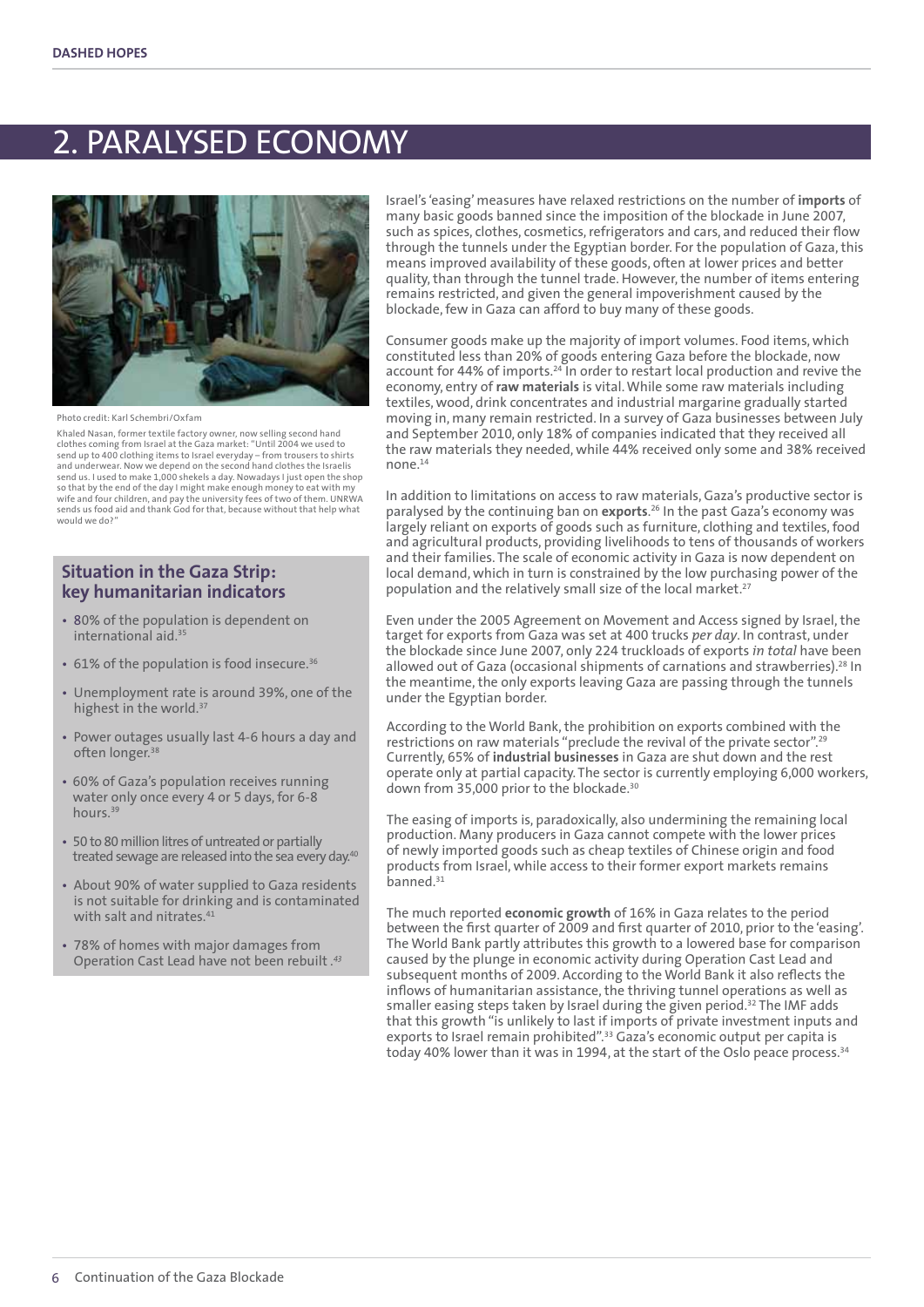## 3. Homes and schools denied



Photo credit: Karl Schembri/Oxfam

Reem Said Hassanein, mother of 6 from Zeitoun, husband unemployed, former construction worker, Oxfam's Urban Voucher Programme beneficiary: *"Today is the first time in three years that he has been called to work for the day. I have no idea how it will be tomorrow as there are no guarantees for work, but thank God there is some construction going on now that small amounts of cement have started entering Gaza. When we got married we could buy our house and furniture and live a good life, but now I couldn't even buy food for my children's breakfast before they go to school, were it not for the food vouchers we're receiving."*

#### **40,000 children turned away from UN schools**

Because UNRWA was unable to get construction materials to build new schools, 40,000 eligible children could not be enrolled at UNRWA schools at the start of the new academic year and were referred to schools under the authority of the Hamas government. Over 90% of UNRWA schools are already running double shifts and shipping containers are sometimes used as classrooms. Israel has so far approved - in principle - only 6 out of 100 schools needed by UNRWA to accommodate students in the coming years.<sup>48</sup>

According to UN agencies, the Gaza Strip needs about 86,000 new **housing units** to accommodate past population growth and also to replace the homes destroyed or damaged as a result of Israeli military operations. It would require the entry of over 670,000 truckloads of construction materials into Gaza in order to build these units.<sup>43</sup> Since the 'easing' of the blockade only 715 truckloads of construction materials for all uses (not only housing) have entered Gaza per month on average, a mere 11% of pre-blockade levels.<sup>44</sup> At this rate, it would take many decades to build the needed homes, while the unmet housing needs grow each day the blockade continues.

Since the 'easing' of the blockade, the Israeli authorities have approved only 25 **UNRWA projects** (such as schools, clinics and housing units), representing a mere 7% of UNRWA's building plan. Only a small fraction of the truckloads needed to complete these 25 projects have been received so far. The delays have a highly detrimental impact on the UNRWA construction programme.<sup>45</sup>

In its announcement of 20 June, the Government of Israel committed to allow, expand and accelerate entry of construction materials into Gaza for **projects implemented by the international community** and approved by the Palestinian Authority (PA). However, the progress of these projects has been very limited due to Israel's lengthy approval process and its onerous monitoring and verification requirements. After a project is approved in principle, a detailed schedule has to be negotiated and each individual truckload then must be approved. Use of each construction item then has to be extensively documented from point of entry to its final placement through regular reporting including multiple photographs. This results in significant additional costs to international agencies and their donors.

One of the delaying factors is a restricted operation of the conveyor belt at the Karni crossing used for the entry of construction materials as well as wheat grain and animal feed. Despite Israel's agreement in July 2010 to expand its operation to 120 truckloads daily for 3 days per week<sup>46</sup>, the conveyor belt continues to operate at 80 truckloads for 2 days per week, i.e. less than half of the promised weekly capacity (and often only 1 day per week due to frequent technical breakdowns). In fact, the weekly average number of truckloads entering via the conveyor belt decreased from 158 prior to the 'easing' to 137 since then.47 Due to this bottleneck, UNRWA has received just a fraction of the truckloads of construction items due to enter Gaza per the schedule agreed with Israel.

For Gaza's **private sector**, the situation is even worse. The private sector is excluded from the possibility to import construction materials including concrete, steel and gravel, hampering efforts of people in Gaza to rebuild their homes, businesses and other property.<sup>49</sup> Over 6,000 homes were destroyed or severely damaged during Operation Cast Lead and only 22% of the homes with major damage have been repaired so far, using recycled rubble and cement smuggled through the tunnels.<sup>50</sup>

The Government of Israel has stated that it restricts entry of construction materials because they 'are liable to be used for **Hamas** military purposes' and that it will only permit their entry for international projects approved by the PA. <sup>51</sup> However, with cement available through the tunnels, by default the consequence of this policy ends up restricting building materials for the international organisations that face both Israel's burdensome procedures and donor governments' restrictions on procurement. Meanwhile, average Palestinian civilians cannot afford the inflated prices of materials from the tunnels. Furthermore, by tying projects of the international community in Gaza more closely to the Palestinian Authority as opposed to the Hamas authorities, the new policy is further entrenching intra-Palestinian divisions and politicising international aid in Gaza.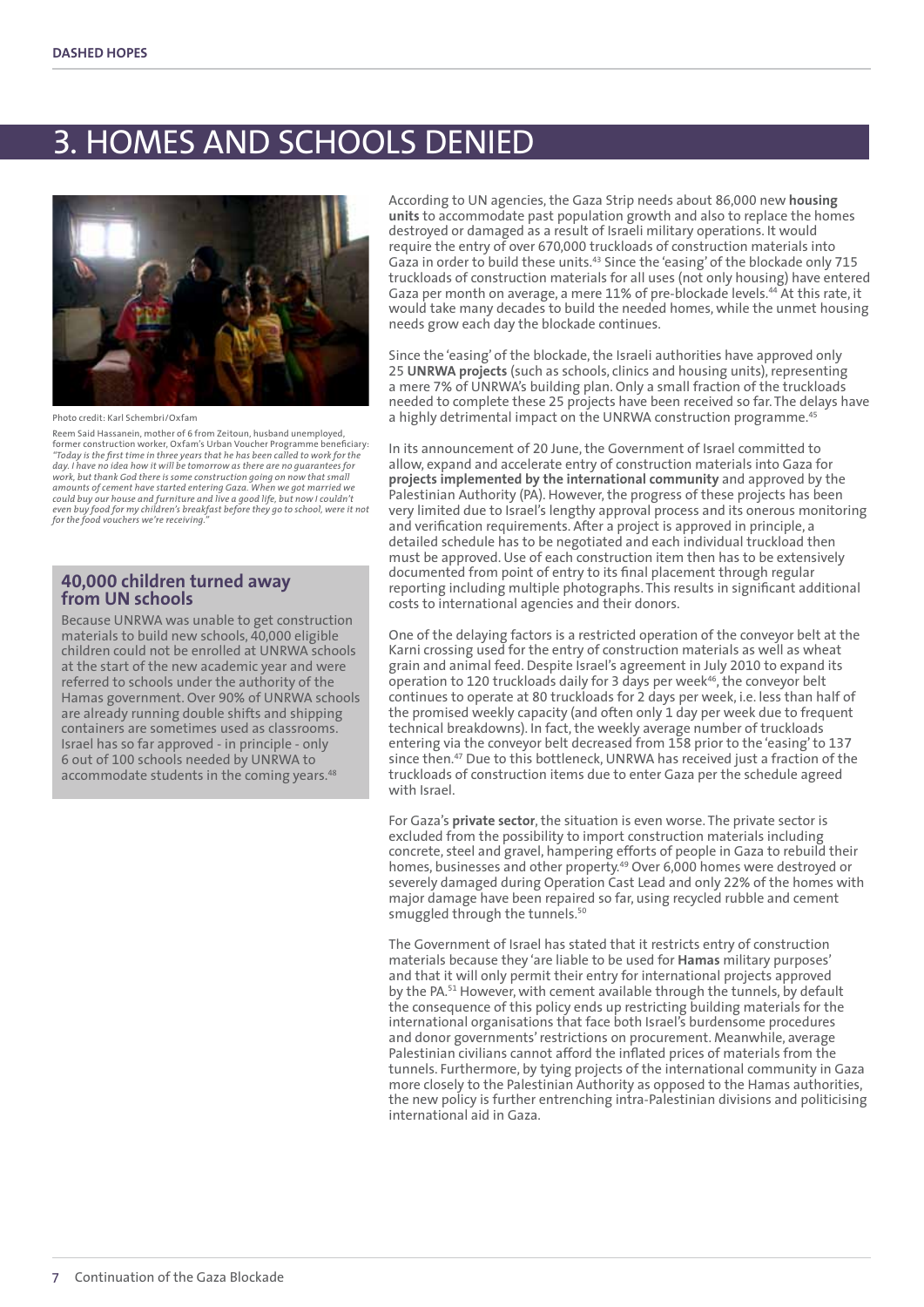# 4. Population locked in

#### **Case Study: Nasma Abu Lasheen and access to health care**

Nasma Abu Lasheen, a two year-old girl from Gaza suffering from leukaemia, died on 16 October 2010 after Israeli authorities failed to issue her an urgent permit in time for life-saving medical treatment at an Israeli hospital. When the permit was granted after more than a week's delay, it was already too late.<sup>51</sup>

Palestinian patients seeking specialised medical treatment unavailable in Gaza are one of the very few categories allowed to leave the Gaza Strip - if granted a permit. However, the permits are still frequently delayed or denied by Israeli authorities, which can have dire consequences. Delayed patients generally miss their hospital appointments and need to start the permit process over again. Since 2009, 33 patients have died before being able to access the hospital they were referred to. For children in particular, caregiving family members of ill children also do not receive permits to cross, posing additional child protection risks. Some patients seeking permits are interrogated by the Israeli intelligence services at the Erez crossing, raising strong concerns about conditionality placed on exit for medical treatment.

Given the absence of progress on the Israeli side and increased opening of the Rafah crossing since June 2010, a substantially higher proportion of patients from Gaza are now being referred to Egypt, despite the much lengthier journey to Egyptian hospitals, that can compromise emergency and patient care.<sup>58</sup>

The need to refer patients for treatment outside Gaza is being reinforced by Israeli restrictions on entry of medical equipment and spare parts. Since the 'easing' more equipment has been allowed entry, but some essential types of equipment are still blocked, including radiation machines for oncology, endoscopy and laparoscopy machines for surgery, microscopes and other optic equipment.<sup>59</sup>

#### **Case Study: Fatma Sharif and access to education**

Fatma Sharif, a 29-year-old lawyer from Gaza, was accepted for a Masters' course on human rights and democracy at a West Bank university and was set to begin her studies in August 2010. However, her request for a permit to travel to the West Bank for her studies was rejected by the Israeli authorities.<sup>60</sup>

Israel has imposed a general ban on the passage of people from Gaza to the West Bank, including students, since 2000. Israel is only permitting the exit of students with scholarships at universities in selected 'friendly' countries, but not students enrolled at universities without scholarships or in other countries. Since the 'easing' and as the new academic year began, no change to that policy has been observed.

Palestinians' **freedom of movement** including to travel, work, study and visit family members abroad continues to be denied. The ban on movement applies also to travel between Gaza and the West Bank – including East Jerusalem –togetherrecognised as a single territorial unit by the international community and Israel as signatory parties to the Oslo Accords. Such movement would be essential for a normal functioning of the Palestinian society. In the announcement on the 'easing', the Government of Israel stated that 'as conditions improve,' it will consider ways to facilitate the movement of people to and from Gaza. However, apart from the case of businesspeople, there has been no visible easing of the restrictions and no expansion of the criteria. Since August 2010, only 2,140 residents (from the exceptional categories) have been allowed to exit Gaza via the Erez crossing per month on average, similar to the levels prior to the 'easing'.52 This is less than 1% of the number of exits in September 2000, before Israel tightened its restrictions on the movement of Palestinians.<sup>53</sup>

Despite the Israeli authorities' commitment in the 20 June announcement to streamline entry and exit **permits** to and from Gaza for medical and humanitarian reasons and for aid workers, there has been so far no tangible improvement in practice. On the contrary, there has been a decrease in the rate of permit approvals for entry or exit of UN agencies' national humanitarian staff.<sup>54</sup> Permit policy for aid workers and medical patients remains arbitrary, unpredictable and time consuming.

The sole significant positive change in the area of freedom of movement has been an approximately fourfold increase in the numbers of **businesspeople** allowed to leave and enter Gaza via the Erez crossing.<sup>55</sup> This is an improvement which must be built on to allow freedom of movement for all people.

Human rights defenders from Gaza are also denied exit via the Erez crossing, and are not allowed to meet with their counterparts in Israel and the West Bank, nor to travel abroad, while international human rights workers are denied entry to Gaza via Erez.

Unlike on the Israeli side, there has been a significant increase in travel via the Rafah crossing on the **Egyptian border** as a result of its increased opening since June 2010. Despite the improvement, there are still restrictions on the categories of individuals permitted to travel through the border crossing.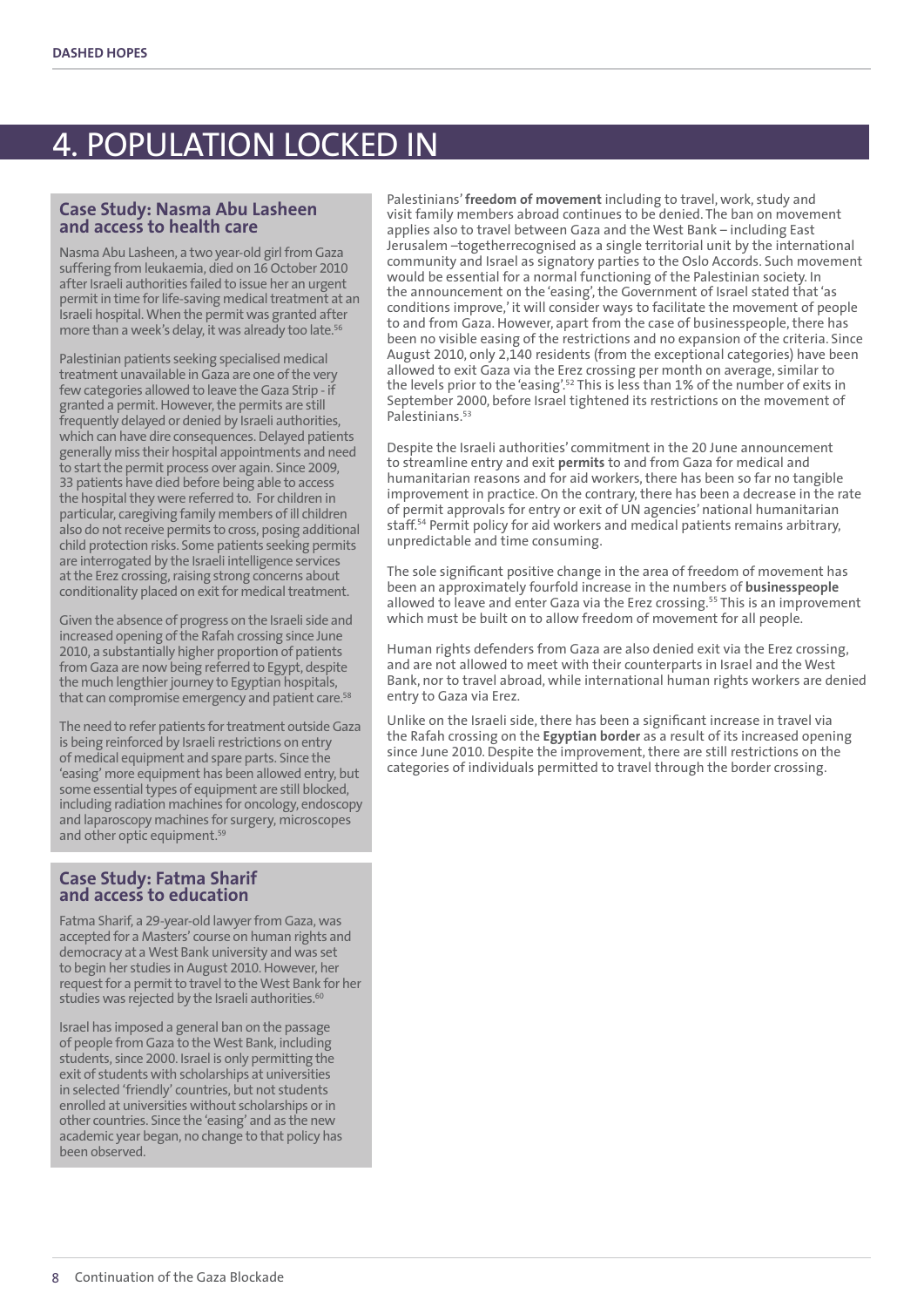# RECOMMENDATIONS ERNATIONAL COMMUNITY



Photo credit: Karl Schembri/Oxfam

Rafah fisherman Jamal Basala used to employ 20 fishermen on his trawler, but with the 3 nautical mile limit and daily shootings from Israeli naval forces his income has gone down to its lowest ever. He can no longer employ anyone and is receiving humanitarian aid.

#### **Case Study: Jamal Basala and access to Gaza's fishing grounds**

While the Oslo Accords entitled Palestinians to access maritime areas up to 20 nautical miles from the shore, Israel has progressively reduced the limit to 3 nautical miles, thus barring access to 85% of the area agreed in Oslo. This has had a devastating impact on Gaza's fishing industry, which is no longer able to reach schools of large fish which remain further out to sea. From 2008 to 2009, the total catch in Gaza decreased by 47%.62 The poverty rate among Gaza's 4,000 fishermen has reached nearly 90%, up from 50% in 2008. 63 Israeli naval forces are enforcing the limit by opening fire on fishing boats, even when they are within the 3 nautical mile limit, sometimes leading to casualties.

Renewed international action to ensure an immediate, sustained and unconditional lifting of the blockade in line with international law is necessary.<sup>63</sup> That includes allowing the movement of people into and out of Gaza, ending the ban on exports, allowing entry of construction materials including those for the private sector and raw materials, expanding operations of the crossings, lifting restrictions on fuel imports, and ensuring access to Gaza's agricultural land and fishing grounds. Security for both Israeli and Palestinian civilians must be ensured and the authorities must be able to make legitimate security checks on goods and persons going through the crossings in accordance with international law. Reinstating and respecting the rule of international law and enabling positive, self sufficient futures for the people will create more not less security for the civilian populations in Israel and the occupied Palestinian territory.

Primary responsibility for ending the blockade and ensuring the welfare of Palestinian civilians lies with Israel as the occupying power, which controls Gaza's air space, territorial waters, most crossing points and other important aspects of the lives of its inhabitants. The Hamas authorities in Gaza, the Palestinian Authority, and Egypt must also do their utmost to help Gaza's civilian population. This includes the obligation of the Hamas authorities to stop and prevent all attacks against Israeli civilians immediately.<sup>64</sup>

The international community must do its part to ensure that its repeated appeals to end the blockade are finally heeded.

- 1) Launch a new, concerted diplomatic initiative for an immediate, unconditional and complete lifting of the blockade, including:
- allowing movement of people including humanitarian staff into and out of Gaza;
- allowing exports from Gaza;
- allowing entry of construction materials including those for the private sector;
- allowing entry of raw materials;
- expanding operations of the crossings;
- lifting restrictions on fuel imports;
- ensuring access to Gaza's agricultural land and fishing grounds and the protection of civilians in these areas.
- 2) Convene a meeting of the UN Security Council to review the implmentation of Resolution 1860 which emphasises "the need to ensure sustained and regular flow of goods and people through the Gaza crossings" and calls for "tangible steps towards intra-Palestinian reconciliation." Further action necessary for its implementation should be considered.
- 3) Plan a visit to Gaza as part of every high-level visit to Israel and the occupied Palestinian territory.
- 4) State explicitly that the ongoing blockade is illegal under international law.
- 5) Support genuine investigations into, and accountability for, violations of international human rights and international humanitarian law committed by all parties, including the Israeli forces and Palestinian armed groups as a way to prevent future violations.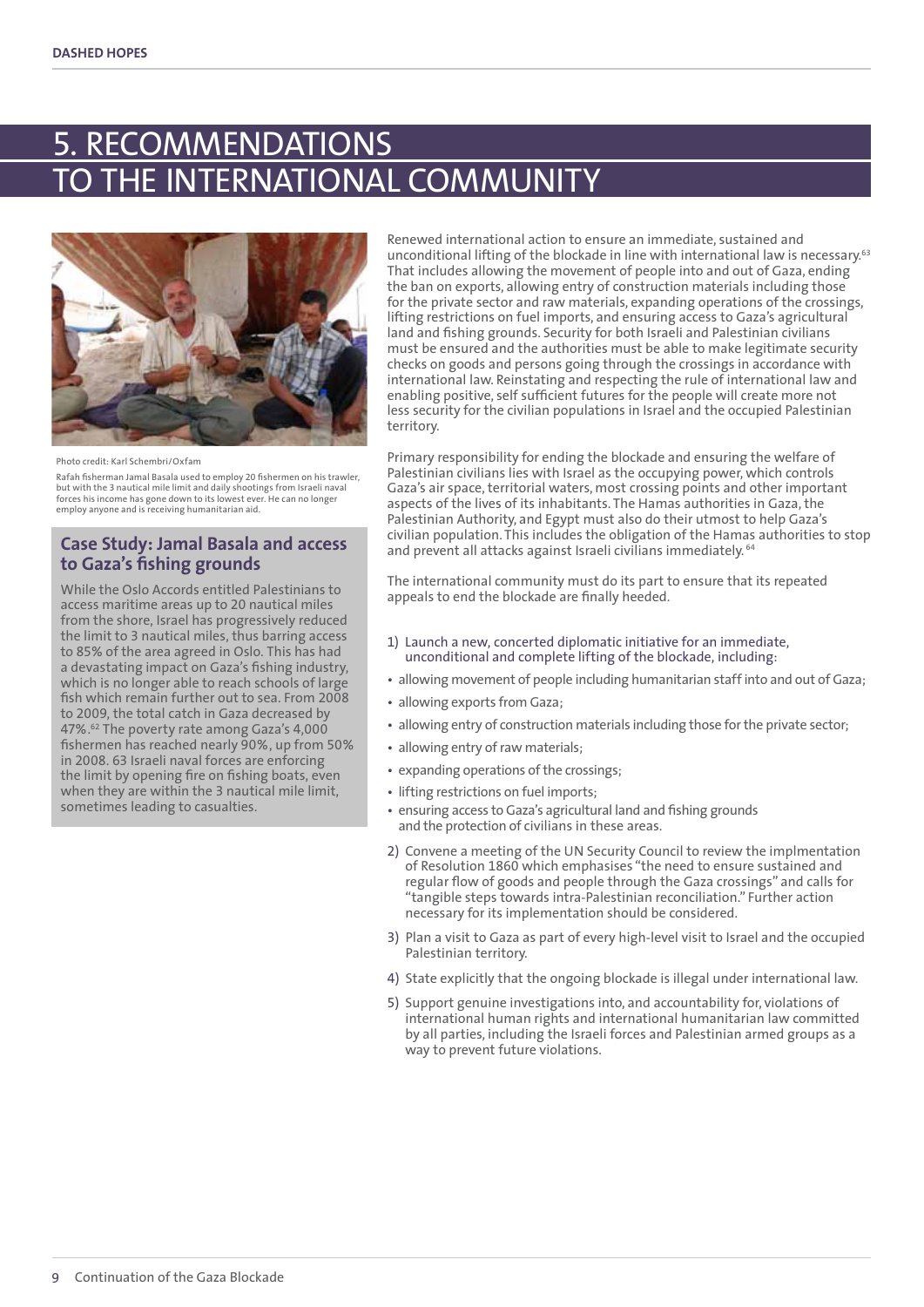## **ENDNOTES**

- 1 Statement Following the Israeli Security Cabinet Meeting, 20 June 2010, http://www.pmo.gov.il/PMOEng/Communication/Spokesman/2010/06/ spokemediniyut206010.htm
- 2 For example, the Quartet Representative Tony Blair stated: "These changes are significant and, once implemented, should have a dramatic influence on the daily lives of the people of Gaza and on the private sector." The Office of Tony Blair, New Gaza Guidelines Will Support Health, Education, Water and Sanitation Projects, 5 July 2010, http://www.tonyblairoffice.org/news/entry/quartet-representative-tony-blair-welcomes-israels-publication-of-controlle.
- 3 Information from UNRWA Gaza as of 25 November 2010. Calculation is based on the total value of the planned construction in USD.
- 4 OCHA, Gaza Crossings Online Database, Period August-November 2010, [http://www.ochaopt.org/GazaCrossings.aspx.](http://www.ochaopt.org/GazaCrossings.aspx)
- 5 Israel as the occupying power in Gaza also has a duty to safeguard the health and welfare of the civilian population. International humanitarian and human rights law permits restrictions on the passage of goods and persons that are limited to what is necessary and proportionate to concrete security threats. Security measures must respect fundamental rights to free movement, health, decent living conditions, protection from hunger, as well as special duties to protect children.
- Answer given by the Israeli state prosecutor in response to a lawsuit filed by the Israeli NGO Gisha: "It goes without saying that the very inclusion of this last<br>qualification in the article shows that damaging the enemy' as%20economic%20warfare.pdf
- 7 International Committee of the Red Cross, Gaza Closure: Not Another Year!,14 June 2010, [http://www.icrc.org/Web/Eng/siteeng0.nsf/htmlall/palestine](http://www.icrc.org/Web/Eng/siteeng0.nsf/htmlall/palestine-update-140610)[update-140610.](http://www.icrc.org/Web/Eng/siteeng0.nsf/htmlall/palestine-update-140610)
- 8 Statement Following the Israeli Security Cabinet Meeting, 20 June 2010, http://www.pmo.gov.il/PMOEng/Communication/Spokesman/2010/06/ spokemediniyut206010.htm
- 9 OCHA, Gaza Crossings Online Database, values for January-May and August-November 2010 as compared to the first five months of 2007.
- 10 The 'negative list' was published on 4 July 2010 and includes two parts
	- A list of military and 'dual-use' (civilian and military) items. The dual-use part extends significantly beyond the internationally recognised Wassenaar Arrangement list of dual-use items which is also incorporated into Israel's domestic legislation
	- A list of construction items and materials to be allowed entry into Gaza only for international projects approved by the PA. Israel Ministry of Foreign Affairs, Gaza: Lists of Controlled Entry Items, 4 July 2010, [http://www.mfa.gov.il/MFA/HumanitarianAid/Palestinians/Lists\\_Controlled\\_Entry\\_Items\\_4-](http://www.mfa.gov.il/MFA/HumanitarianAid/Palestinians/Lists_Controlled_Entry_Items_4-Jul-2010.htm) [Jul-2010.htm](http://www.mfa.gov.il/MFA/HumanitarianAid/Palestinians/Lists_Controlled_Entry_Items_4-Jul-2010.htm).
- 11 For example, industrial machinery and equipment and materials for water and sanitation projects. According to the WASH Cluster oPt, merely 25% of<br>materials requested for WASH projects have been allowed into Gaza since t items and therefore should be allowed without a special permit. Information from the WASH Cluster oPt, 27 October 2010. See also OCHA, The Humanitarian Monitor, September 2010, [http://www.ochaopt.org/documents/ocha\\_opt\\_the\\_humanitarian\\_monitor\\_2010\\_10\\_19\\_english.pdf.](http://www.ochaopt.org/documents/ocha_opt_the_humanitarian_monitor_2010_10_19_english.pdf)
- 12 PalTrade, Gaza Strip Crossings Bi-Monthly Monitoring Report, August-September 2010, 14 October 2010, http://www.paltrade.org/cms/images/ enpublications/GAZA%20REPORT%20Aug%20\_%20Sep.pdf.
- 13 OCHA, Gaza Crossings Online Database, Period August-November 2010, [http://www.ochaopt.org/GazaCrossings.aspx.](http://www.ochaopt.org/GazaCrossings.aspx)
- 14 Information from UNRWA Gaza as of 25 November 2010.
- 15 Operation of the Karni conveyor belt was supposed to be increased from 80 truckloads on 2 days per week to 120 truckloads on 3 days per week. Maj. Gen. Eitan Dangot, Coordinator of Government Activities in the Territories, Easing of the Closure of Gaza, 6 July 2010, http://dover.idf.il/IDF/English/ News/today/10/07/0601.htm; OCHA, The Humanitarian Monitor, July 2010, http://www.ochaopt.org/documents/ocha\_opt\_the\_humanitarian [monitor\\_2010\\_08\\_25\\_english.pdf.](http://www.ochaopt.org/documents/ocha_opt_the_humanitarian_monitor_2010_08_25_english.pdf).
- 16 OCHA, Gaza Crossings Online Database, values for January-May and August-November 2010, <http://www.ochaopt.org/GazaCrossings.aspx>
- 17 OCHA, Gaza Crossings Online Database, values for January-May and August-November 2010, http://www.ochaopt.org/GazaCrossings.aspx
- 18 Gisha, Facts Behind MFA Report on "Easing" of Gaza Closure, 21 September 2010, http://www.gisha.org/index.php?intLanguage=2&intSiteSN=119&intIt emId=1890.
- 19 In September 2010, only 47% of UN agencies' requests for entry or exit of their national staff were approved and in October only 45%, down from the average of 76% during the first half of 2010. OCHA, The Humanitarian Monitor,September 2010, [http://www.ochaopt.org/documents/ocha\\_opt\\_the\\_](http://www.ochaopt.org/documents/ocha_opt_the_humanitarian_monitor_2010_10_19_english.pdf)the\_the\_communitarian Monitor,September 2010, http://www.ochaopt.org/documents/ocha [humanitarian\\_monitor\\_2010\\_10\\_19\\_english.pdf.](http://www.ochaopt.org/documents/ocha_opt_the_humanitarian_monitor_2010_10_19_english.pdf) OCHA, The Humanitarian Monitor, October 2010, http://www.ochaopt.org/documents/ocha\_opt\_the\_ humanitarian\_monitor\_2010\_11\_12\_english.pdf
- 20 See e.g. Associated Press, Israeli General Lays Out Plan for Reviving Gaza, 26 October 2010, [http://www.salon.com/wires/print.html?story=D9J3APHG0\\_](http://www.salon.com/wires/print.html?story=D9J3APHG0_ml_israel_gaza_s_gatekeeper) ml israel gaza s gatekeeper.
- 21 PalTrade, Gaza Strip Crossings Bi-Monthly Monitoring Report, August-September 2010, 14 October 2010, http://www.paltrade.org/cms/images/ enpublications/GAZA%20REPORT%20Aug%20\_%20Sep.pdf
- 22 OCHA/World Food Programme, Between the Fence and a Hard Place: The Humanitarian Impact of Israeli-Imposed Restrictions on Access to Land and Sea in the Gaza Strip, Special Focus, August 2010, [http://www.ochaopt.org/documents/ocha\\_opt\\_special\\_focus\\_2010\\_08\\_19\\_english.pdf.](http://www.ochaopt.org/documents/ocha_opt_special_focus_2010_08_19_english.pdf)
- 23 Numbers since 1 July 2010. Information provided by OCHA Jerusalem, 4 November 2010.
- 24 OCHA, Gaza Crossings Online Database, http://www.ochaopt.org/GazaCrossings.aspx. Prior to the blockade construction and raw materials made up 65% of import volumes. Information from OCHA Jerusalem 12 November 2010.
- 25 PalTrade, Gaza Strip Crossings Bi-Monthly Monitoring Report, August-September 2010, 14 October 2010, http://www.paltrade.org/cms/images/ enpublications/GAZA%20REPORT%20Aug%20\_%20Sep.pdf.
- 26 Israeli representatives have signalled willingness to open up some exports by spring 2011 but make it conditional on the presence of the Palestinian Authority at the crossings. See e.g. Associated Press, Israeli General Lays Out Plan for Reviving Gaza, 26 October 2010, http://www.salon.com/wires/print.<br>html?story=D9J3APHG0\_ml\_israel\_gaza\_s\_gatekeeper. Limited shipments presence at the crossings.
- 27 PalTrade, Gaza Strip Crossings Bi-Monthly Monitoring Report, August-September 2010, 14 October 2010, [http://www.paltrade.org/cms/images/](http://www.paltrade.org/cms/images/enpublications/GAZA REPORT Aug _ Sep.pdf) [enpublications/GAZA%20REPORT%20Aug%20\\_%20Sep.pdf](http://www.paltrade.org/cms/images/enpublications/GAZA REPORT Aug _ Sep.pdf).
- 28
- 29 The World Bank, The Underpinnings of the Future Palestinian State: Sustainable Growth and Institutions, Economic Monitoring Report to the Ad Hoc Liaison Committee, 21 September 2010, http://siteresources.worldbank.org/INTWESTBANKGAZA/Resources/WorldBankSep2010AHLCReport.pdf.
- 30 PalTrade, Gaza Strip Crossings Bi-Monthly Monitoring Report, August-September 2010, 14 October 2010, http://www.paltrade.org/cms/images/ enpublications/GAZA%20REPORT%20Aug%20\_%20Sep.pdf. There has been a limited improvement in these indicators relative to 2009. According to the World Bank, this is mainly the result of firms having had time to adapt to the blockade and of increased access to goods imported through the tunnels. The World Bank, The Underpinnings of the Future Palestinian State: Sustainable Growth and Institutions, Economic Monitoring Report to the Ad Hoc Liaison Committee, 21 September 2010, http://siteresources.worldbank.org/INTWESTBANKGAZA/Resources/WorldBankSep2010AHLCReport.pdf.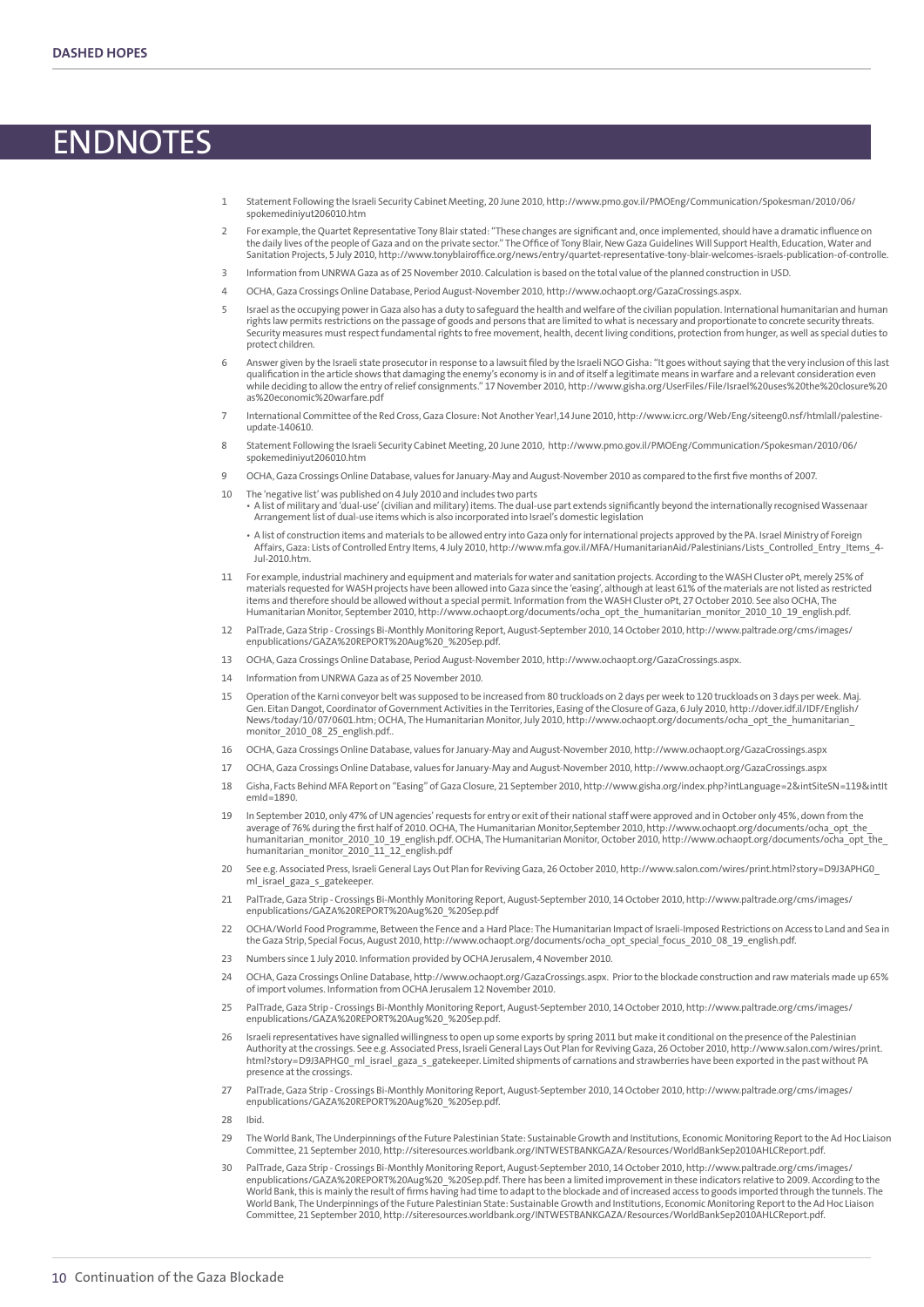- PalTrade, Gaza Strip Crossings Bi-Monthly Monitoring Report, August-September 2010, 14 October 2010, http://www.paltrade.org/cms/images/<br>enpublications/GAZA%20REPORT%20Aug%20\_%20Sep.pdf; The Independent, How Good News B Embargo - But It's Bringing Some Palestinian Businesses to Their Knees,10 October 2010, [http://www.independent.co.uk/news/world/middle](http://www.independent.co.uk/news/world/middle-east/how-good-news-became-bad-for-gaza-2102586.html)[east/how-good-news-became-bad-for-gaza-2102586.html](http://www.independent.co.uk/news/world/middle-east/how-good-news-became-bad-for-gaza-2102586.html); BBC News Middle East, Gaza Businesses Boxed in by Israeli Export Ban, 2 November<br>2010,<http://www.bbc.co.uk/news/world-middle-east-11668080>; Gisha, Gaza Gateway – Facts a Market is Flooded, External Markets are Banned, 26 August 2010, [http://www.gazagateway.org/2010/08/for-gaza-tailors-market-is-flooded](http://www.gazagateway.org/2010/08/for-gaza-tailors-market-is-flooded-external-markets-are-banned/)[external-markets-are-banned/.](http://www.gazagateway.org/2010/08/for-gaza-tailors-market-is-flooded-external-markets-are-banned/)
- 32 The World Bank, The Underpinnings of the Future Palestinian State: Sustainable Growth and Institutions, Economic Monitoring Report to the Ad Hoc Liaison Committee, 21 September 2010, http://siteresources.worldbank.org/INTWESTBANKGAZA/Resources/WorldBankSep2010AHLCReport.pdf.
- 33 Macroeconomic and Fiscal Framework for the West Bank and Gaza: Sixth Review of Progress, Staff Report for the Meeting of the Ad Hoc Liaison Committee, 21 September 2010,http://www.imf.org/external/country/WBG/RR/2010/092110.pdf
- 34 Ibid.
- 35 UNRWA, Thousands missing out on eduction in Gaza, 6 July 2010, http://www.unrwa.org/etemplate.php?id=731.
- 36 World Food Programme/Food and Agriculture Organization, Occupied Palestinian Territory Food Security and Vulnerability Analysis Report, December 2009, http://home.wfp.org/stellent/groups/public/documents/ena/wfp213663.pdf.
- 37 The World Bank, The Underpinnings of the Future Palestinian State: Sustainable Growth and Institutions, Economic Monitoring Report to the Ad Hoc Liaison Committee, 21 September 2010, [http://siteresources.worldbank.org/INTWESTBANKGAZA/Resources/WorldBankSep2010AHLCReport.](http://siteresources.worldbank.org/INTWESTBANKGAZA/Resources/WorldBankSep2010AHLCReport.pdf) [pdf](http://siteresources.worldbank.org/INTWESTBANKGAZA/Resources/WorldBankSep2010AHLCReport.pdf). Macroeconomic and Fiscal Framework for the West Bank and Gaza: Sixth Review of Progress, Staff Report for the Meeting of the Ad Hoc Liaison Committee, 21 September 2010, http://www.imf.org/external/country/WBG/RR/2010/092110.pdf.
- 38 OCHA, The Humanitarian Monitor, September 2010, [http://www.ochaopt.org/documents/ocha\\_opt\\_the\\_humanitarian\\_monitor\\_2010\\_10\\_19\\_](http://www.ochaopt.org/documents/ocha_opt_the_humanitarian_monitor_2010_10_19_english.pdf) [english.pdf.](http://www.ochaopt.org/documents/ocha_opt_the_humanitarian_monitor_2010_10_19_english.pdf)
- 39 EWASH, WASH Cluster oPt Monthly Situation Report, 30 October 2010.
- 40 EWASH, The Impact of the Blockade on Water and Sanitation in Gaza, July 2010.
- $41$
- 42 Information from UNRWA Gaza as of 23 November 2010.
- 43 Shelter Sector Gaza, Gaza Housing Needs after Three Years of Blockade and War, Shelter Advocacy Fact-Sheet 2, June 2010, [http://www.ngovoice.org/](http://www.ngovoice.org/documents/Shelter Gaza-fact-sheet-2-June 2010.pdf) [documents/Shelter%20Gaza-fact-sheet-2-June%202010.pdf.](http://www.ngovoice.org/documents/Shelter Gaza-fact-sheet-2-June 2010.pdf) See also IRIN, OPT: Obstacles on Road to Gaza Rebuilding, 30 June 2010, http://www. irinnews.org/Report.aspx?ReportId=89679.
- 44 OCHA, Gaza Crossings Online Database, Period August-October 2010, http://www.ochaopt.org/GazaCrossings.aspx.
- 45 Information from UNRWA as of 25 November 2010.
- 46 IDF, Easing of the Closure of Gaza, 6 July 2010, http://dover.idf.il/IDF/English/News/today/10/07/0601.htm; OCHA, The Humanitarian Monitor, July 2010. http://www.ochaopt.org/documents/ocha\_opt\_the\_humanitarian\_monitor\_2010\_08\_25\_english.pdf
- 47 OCHA, Gaza Crossings Online Database, values for January-May and August-November 2010. http://www.ochaopt.org/GazaCrossings.aspx
- \_48 hrformation provided by UNRWA. See also OCHA, The Humanitarian Monitor, September 2010, http://www.ochaopt.org/documents/ocha\_opt\_the<br>humanitarian\_monitor\_2010\_10\_19\_english.pdf and Gisha, Due to Gaza Closure, 40,000 S http://www.gisha.org/index.php?intLanguage=2&intSiteSN=113&intItemId=1871.
- 49 These items are not part of the internationally recognised Wassenaar Arrangement list of dual use items which is also incorporated into Israel's domestic legislation.
- 50 Information provided by UNRWA Gaza 23 November 2010.
- 51 Israel Ministry of Foreign Affairs, Gaza: Lists of Controlled Entry Items, 4 July 2010, http://www.mfa.gov.il/MFA/HumanitarianAid/Palestinians/ Lists\_Controlled\_Entry\_Items\_4-Jul-2010.htm.
- 52 Figure for August-October 2010. In April-June 2010, the monthly average has been 2,083. Data provided by Gisha, November 2010.
- 53 Gisha, Facts Behind MFA Report on "Easing" of Gaza Closure, 21 September 2010, http://www.gisha.org/index.php?intLanguage=2&intSiteSN=119& intItemId=1890.
- 54 In September 2010, only 47% of UN agencies' requests for entry or exit of their national staff were approved and in October only 45%, down from the average of 76% during the first half of 2010. OCHA, The Humanitarian Monitor, September 2010, [http://www.ochaopt.org/documents/ocha\\_](http://www.ochaopt.org/documents/ocha_opt_the_humanitarian_monitor_2010_10_19_english.pdf) [opt\\_the\\_humanitarian\\_monitor\\_2010\\_10\\_19\\_english.pdf.](http://www.ochaopt.org/documents/ocha_opt_the_humanitarian_monitor_2010_10_19_english.pdf) OCHA, The Humanitarian Monitor, October 2010, http://www.ochaopt.org/documents/<br>ocha\_opt\_the\_humanitarian\_monitor\_2010\_11\_12\_english.pdf.
- 55 The number of exit permits for businesspeople increased from an average of 114 in April-June 2010 to 448 in August-October 2010. Data provided by Gisha, November 2010.
- 56 Physicians for Human Rights Israel, Delayed Exit of a Toddler from Gaza Results in Death, 20 October 2010, http://theonlydemocracy.org/2010/10/ phr-israel-delayed-exit-of-a-toddler-from-gaza-results-in-death/.
- 57 WHO, MONTHLY REPORT Referral of Patients from the Gaza Strip, September 2010. http://www.issuu.com/who-opt/docs/update\_rad\_ september\_2010.
- 58 The numbers of patients referred to Egypt have roughly doubled since June 2010. Whereas between January and May 2010 24% of patients referred to hospitals outside Gaza went to Egypt, since June Egypt's share of referrals has risen to 41%. WHO, MONTHLY REPORT Referral of Patients from the<br>Gaza Strip, September 2010. http://www.issuu.com/who-opt/docs/update\_rad\_se
- 59 Information provided by Physicians for Human Rights Israel, October 2010.
- 60 Al Mezan Center for Human Rights, and Gisha, Human Rights Lawyer in Gaza to Baroness Catherine Ashton: Use Your Power to Assist Students from Gaza to Reach Their Studies in the West Bank, 18 July 2010, http://www.mezan.org/en/details.php?id=10499&ddname=crossings\_education&id dept=31&id2=9&p=center.
- 61 Food and Agriculture Organization (FAO), Farming without Land, Fishing without Water: Gaza Agriculture Sector Struggles to Survive, May 2010, [http://unispal.un.org/UNISPAL.NSF/0/9A265F2A909E9A1D8525772E004FC34B.](http://unispal.un.org/UNISPAL.NSF/0/9A265F2A909E9A1D8525772E004FC34B)
- 62 Poverty defined as monthly income below 190 USD. International Committee of the Red Cross, Gaza Closure: Not Another Year!,14 June 2010, http:// www.icrc.org/Web/Eng/siteeng0.nsf/htmlall/palestine-update-140610.
- 63 Council of the European Union, EU Council conclusions on Gaza, 3023rd Foreign Affairs Council meeting Luxembourg, 14 June 2010: "In line with UNSC Resolution 1860, the EU reiterates its call for an immediate, sustained and unconditional opening of crossings for the flow of humanitarian aid,<br>commercial goods and persons to and from Gaza including goods from the W security concerns including a complete stop to all violence and arms smuggling into Gaza." . http://www.consilium.europa.eu/uedocs/cms\_data/ docs/pressdata/EN/foraff/115158.pdf.
- 64 From June to November 2010 30 mortars and 40 missiles were fired from Gaza into Israel causing no casualties. 17. November 2010, [http://www.mfa.](http://www.mfa.gov.il/MFA/Terrorism-+Obstacle+to+Peace/Hamas+war+against+Israel/Palestinian_ceasefire_violations_since_end_Operation_Cast_Lead.htm) [gov.il/MFA/Terrorism-+Obstacle+to+Peace/Hamas+war+against+Israel/Palestinian\\_ceasefire\\_violations\\_since\\_end\\_Operation\\_Cast\\_Lead.htm](http://www.mfa.gov.il/MFA/Terrorism-+Obstacle+to+Peace/Hamas+war+against+Israel/Palestinian_ceasefire_violations_since_end_Operation_Cast_Lead.htm)